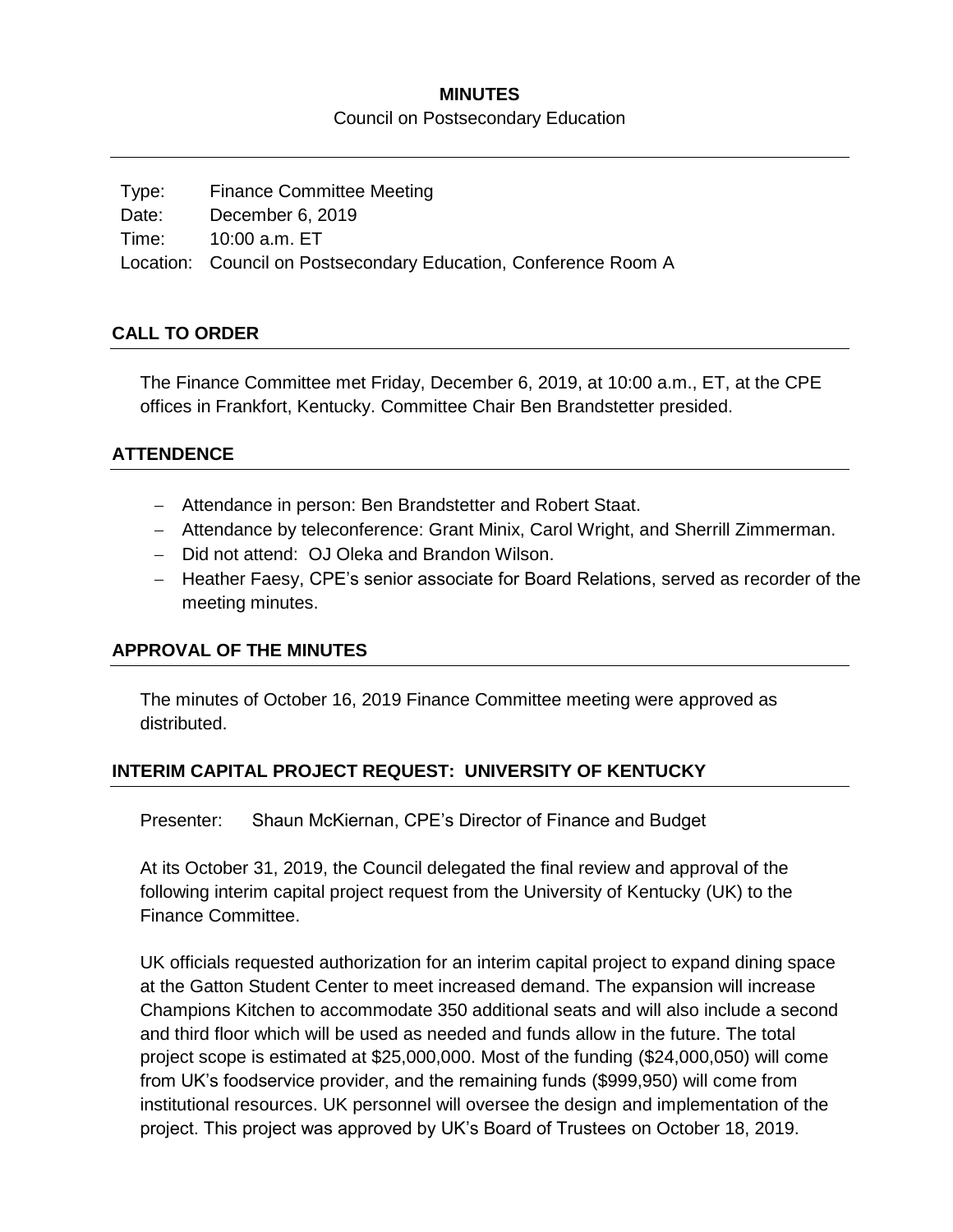MOTION: Dr. Staat moved the Committee approve the University of Kentucky's interim capital project as presented on behalf of the Council. Mr. Minix seconded the motion.

VOTE: The motion passed.

# **INTERIM CAPITAL PROJECT REQUEST: UNIVERSITY OF LOUISVILLE**

Presenter: Shaun McKiernan, CPE's Director of Finance and Budget

At its October 31, 2019, the Council approved the 2020-22 biennial budget request. Included in that request was a capital project request from the University of Louisville to upgrade and expand Wi-Fi and cellular services at Cardinal Stadium. On November 25, campus officials formally requested CPE to approve the project as an interim project in order to have it complete before the first home game of the 2020-21 football season. Equipment will need to be ordered by February 1, 2020 to meet this timeline.

Cardinal Stadium seats 60,000 and was original built in 1998 with expansions in 2010 and 2019. The recent construction created an additional 25,000 square feet of space. Also included was a major upgrade to the Howard Schnellenberger Football Complex, which is attached to the stadium. A total project scope of \$6,000,000 is requested. According to campus officials, funding for the project will come from athletics and private donations. UofL personnel will oversee the design and implementation of the project.

Approval by the Finance Committee would be final since the project was already approved by the Council.

MOTION: Dr. Staat moved the Committee approve the University of Louisville's interim capital project as presented. Mr. Minix seconded the motion.

VOTE: The motion passed.

## **DISTRIBUTION OF REAL PROPERTY**

Presenter: Travis Powell, CPE's Vice President and General Counsel

House Bill (HB) 268, adopted in the 2019 Regular Session, amended the 2018-2020 Executive Branch Budget Bill and directed the Council on Postsecondary Education to provide a recommendation to establish a process for the sale or disposal of all personal property, real property, or major items of equipment owned by postsecondary institutions to the Interim Joint Committee on Appropriations and Revenue by December 1, 2019.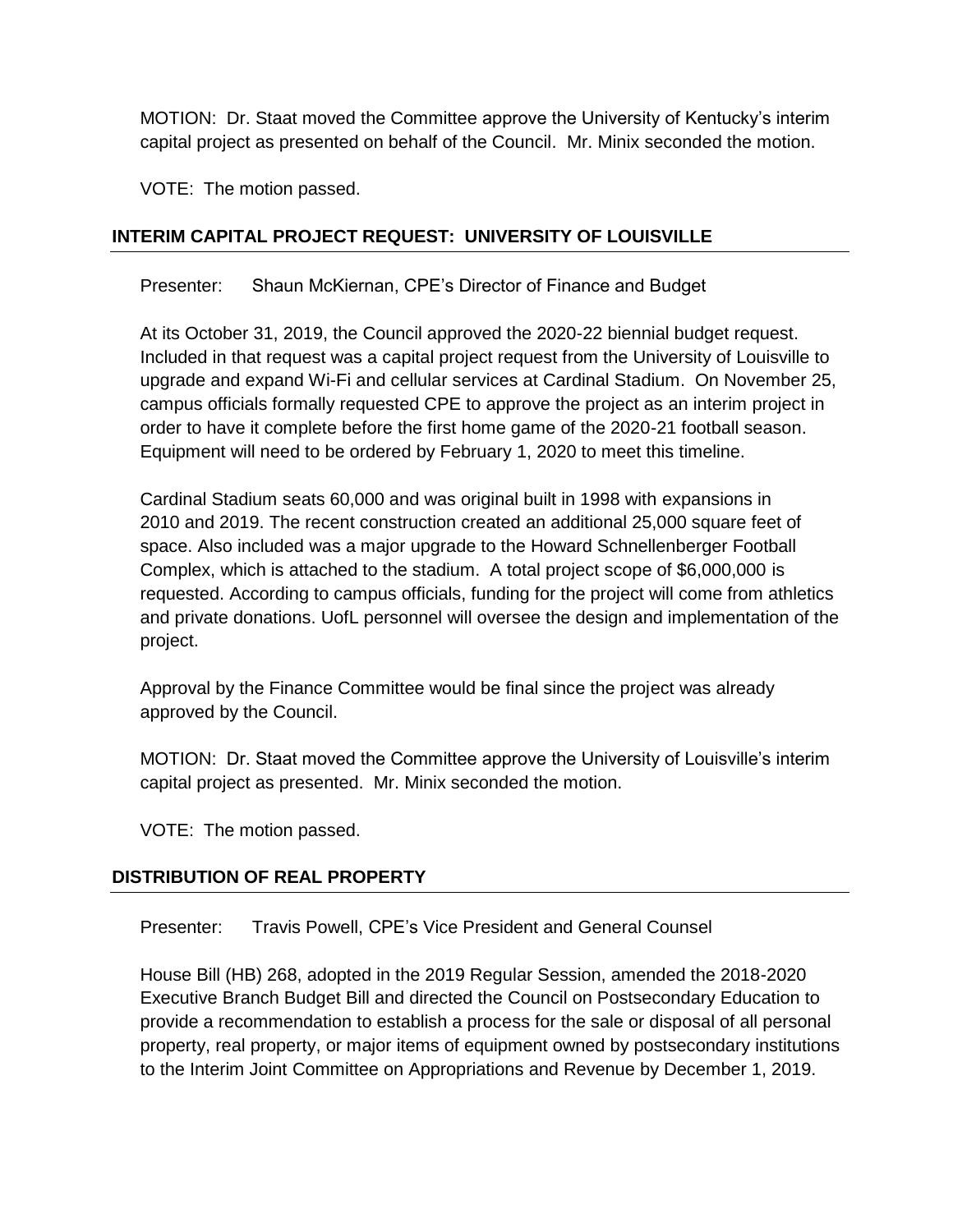CPE staff submitted a report prior to the deadline as required, with the understanding that the report would be adjusted if needed following review by the Finance Committee. The following was submitted:

- Current statutory directives (KRS 164.410 and KRS 164.575), along with the corresponding policies adopted by the postsecondary institution governing boards, provide a sufficient framework for managing the sale or disposal of all personal property, real property, or major items of equipment owned by the institution. If additional monitoring is desired, the General Assembly could direct institutions to report to the Council the sale or disposal of real property or major items equipment previously approved by the Council.
- With regard to the proceeds from these sales, the Council recommends that the language in HB 268 requiring that the proceeds from the sale of major items of equipment or real property shall be designed to the funding sources used for the acquisition of the property, on a proportionate basis be codified in KRS 45.777(2) as an exception to the rule that all proceeds be returned to the General Fund. Appropriate references should be made in KRS 164.410 in order to harmonize the statutes.

MOTION: Ms. Wright moved the Committee approve the report as submitted to the Interim Joint Committee on Appropriations and Revenue. Dr. Staat seconded the motion.

VOTE: The motion passed.

# **PRELIMINARY TUITION SETTING TIMELINE**

Presenter: Bill Payne, CPE's Vice President for Finance and Administration

Dr. Payne presented a preliminary timeline that closely mirrored the timelines of prior tuition setting cycles. The committee discussed whether to accelerate the timeline and whether to review and recommend tuition ceilings for one or two academic years. At the next committee meeting, staff will bring an analysis of pros and cons regarding the oneyear versus two-year tuition setting cycle. Additionally, staff will propose potential meeting dates from January through June 2020 to the committee members.

## **CURRENT TUITION AND MANDATORY FEE POLICY**

Presenter: Bill Payne, CPE's Vice President for Finance and Administration

Dr. Payne presented the current iteration of the Tuition and Mandatory Fee Policy and stated language regarding online course fees are in development. He asked the Committee members to review the policy and provided comments or suggestions before the next Committee meeting.